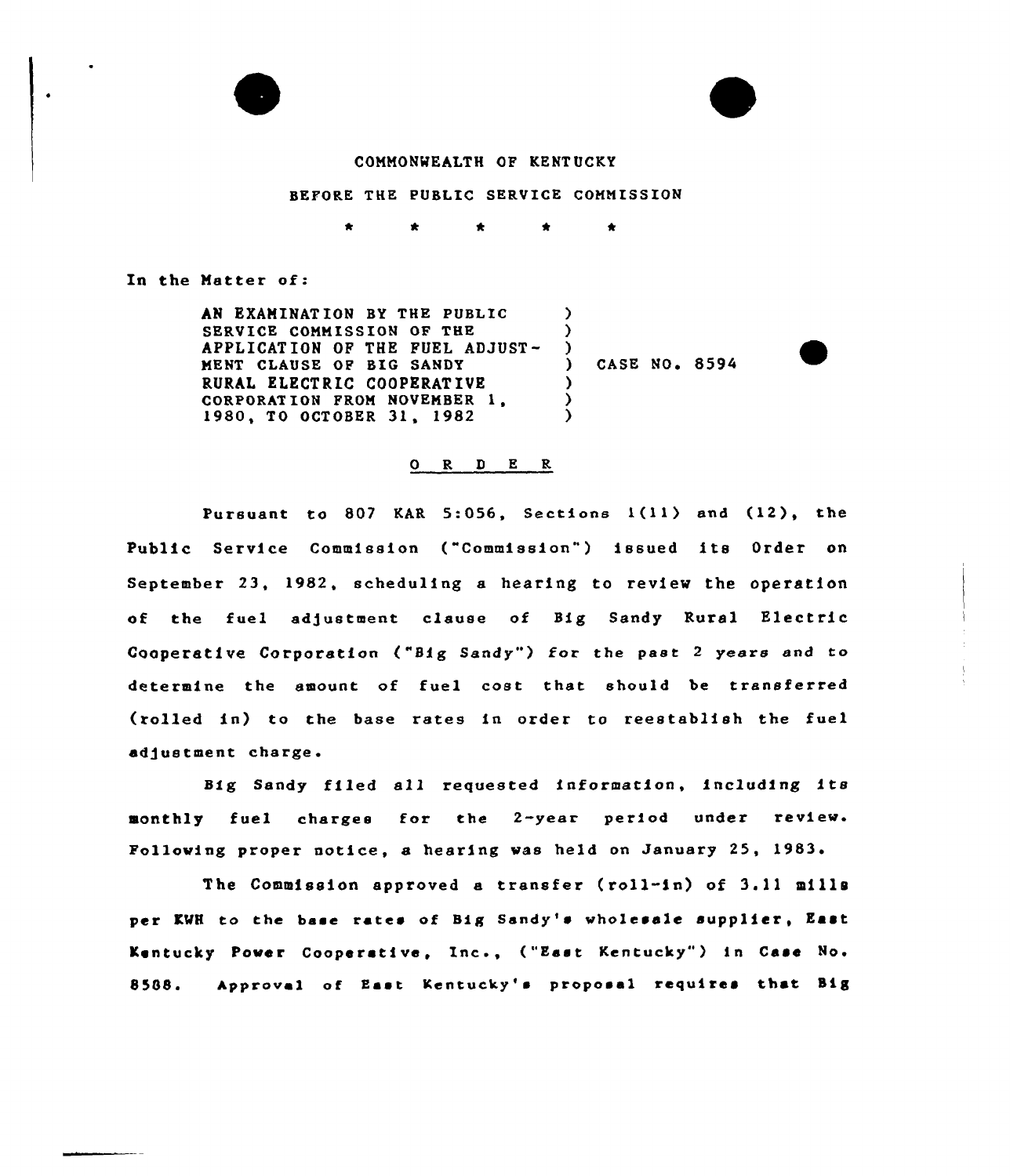Sandy also be authorized to roll in those same fuel costs to its base rates.

The Commission has reviewed the monthly fuel adjustment clause filing made by Big Sandy in conjunction with the schedule of over- or under-recovered fuel costs filed in this proceeding. This review indicates that the Commission should revise the monthly fuel adjustment clause filing form to minimize errors

The Commission, having considered the evidence of record and being advised, is of the opinion and finds that:

1. Big Sandy has complied in all material respects with the provisions of 807 KAR 5:056.

2. Big Sandy'a wholesale supplier haa been authorized to transfer (roll in) ta its base rates fuel costs of 3.11 mills per KWH in Case No. 8588.

<sup>3</sup> Big Sandy should be authorized to increase the rates charged its customers by 3.38 mills per KWH in order to transfer fuel costs rolled in by East Kentucky from the fuel adjustment clause to the base rates pursuant to the Commission's Order in Case No. 8588 and applicable line loss, and this can best be accomplished by an energy adder to each KMH sold.

4. The revised rates and charges in Appendix A are designed to reflect the transfer of fuel costs from the fuel adjustment clause rate to the base rates.

5. The monthly fuel adjustment clause filing form currently being filed by Big Sandy should be revised.

 $-2-$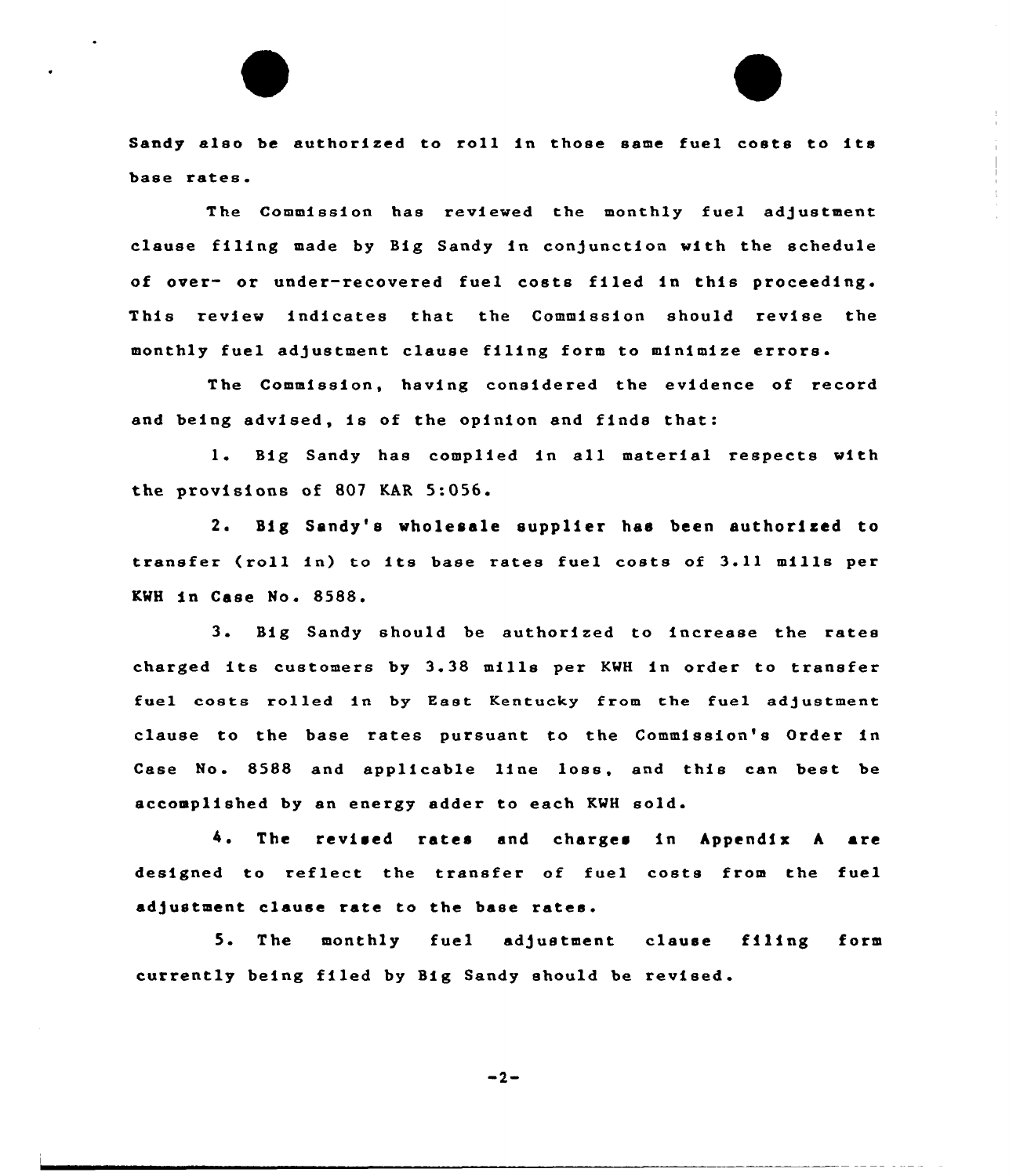IT IS THEREFORF. ORDERED that the charges collected by Big Sandy through the fuel adjustment clause for the period November 1, 1980, through October 31, 1982, be and they hereby are approved.

IT IS FURTHER ORDERED that Big Sandy be and it hereby is authorized to transfer to its base rates fuel costs transferred by its wholesale supplier pursuant to Case No. 8588.

IT IS FURTHER ORDERED that the rates in Appendix <sup>A</sup> be and they hereby are approved for service rendered by Big Sandy on and after June 1, 1983, which is also the effective date for East Kentucky's rates.

IT IS FURTHER ORDERED that within 30 days from the date of this Order Big Sandy shall file with the Commission its revised tariff sheets setting out the rates approved herein.

IT IS FURTHER ORDERED that the revised monthly fuel clause form in Appendix <sup>8</sup> shall be used by Big Sandy for all filings made after the date of this Order pursuant to 807 KAR 5:056 to recover or refund fuel charges or credits billed or refunded by its wholesale supplier.

Done at Frankfort, Kentucky, this 3rd day of June, 1983.

PUBLIC SFRVICF. COHNISSION

<u>ccia</u> VAce

Commissione

ATTEST:

Secretary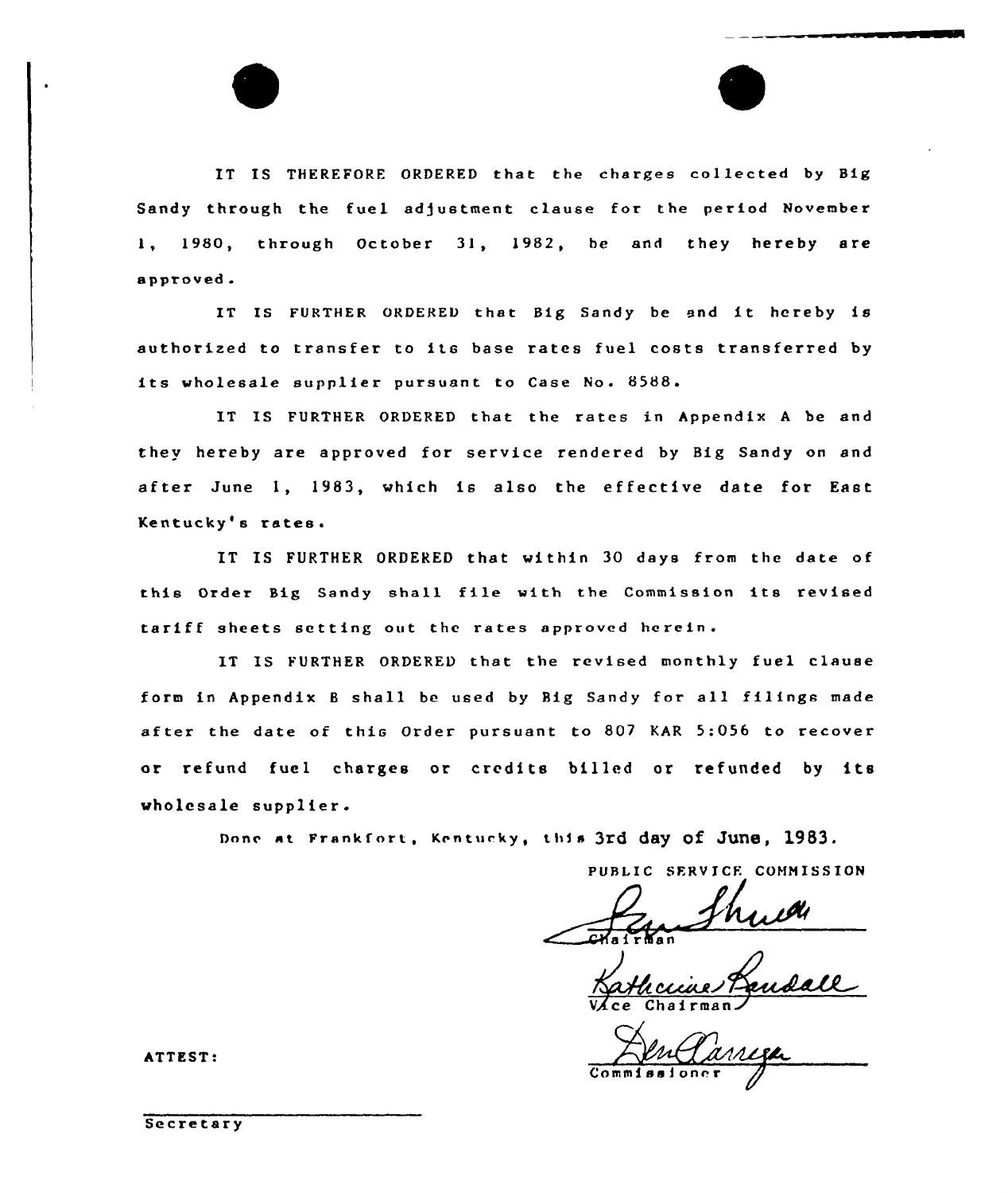# APPENDIX A

APPENDIX TO AN ORDER OF THE KENTUCKY PUBLIC SERVICE COMMISSION IN CASE NO. 8594 DATED JUNE 3, 1983.

The following rates and charges are prescribed for the customers in the area served by Big Sandy Rural Electric Cooperative Corporation. All other rates and charges not specifically mentioned herein shall remain the same as those in effect under authority of this Commission prior to the. date of this Order.

## SCHEDULE A-1 FARM AND HOME\*

### Rates:

| Customer Charge per delivery point |  | \$5.00         | Per Month |
|------------------------------------|--|----------------|-----------|
| Energy Charge                      |  | .05973 Per KWH |           |

## SCHEDULE A-2 COMMERCIAL AND SMALL POWER+

#### Rates:

Customer Charge per delivery point Energy Charge ~<10.00 Per Month 06230 Per FMH

### SCHEDULE LP LARGE POWER SERVICE\*

# Rates:

.Demand Charge.: \$ 4.96 per KM of Billing Demand

Energy Charge: \$ .04603 Per KHH

Customer Charge per delivery point  $$50.00$  Per Month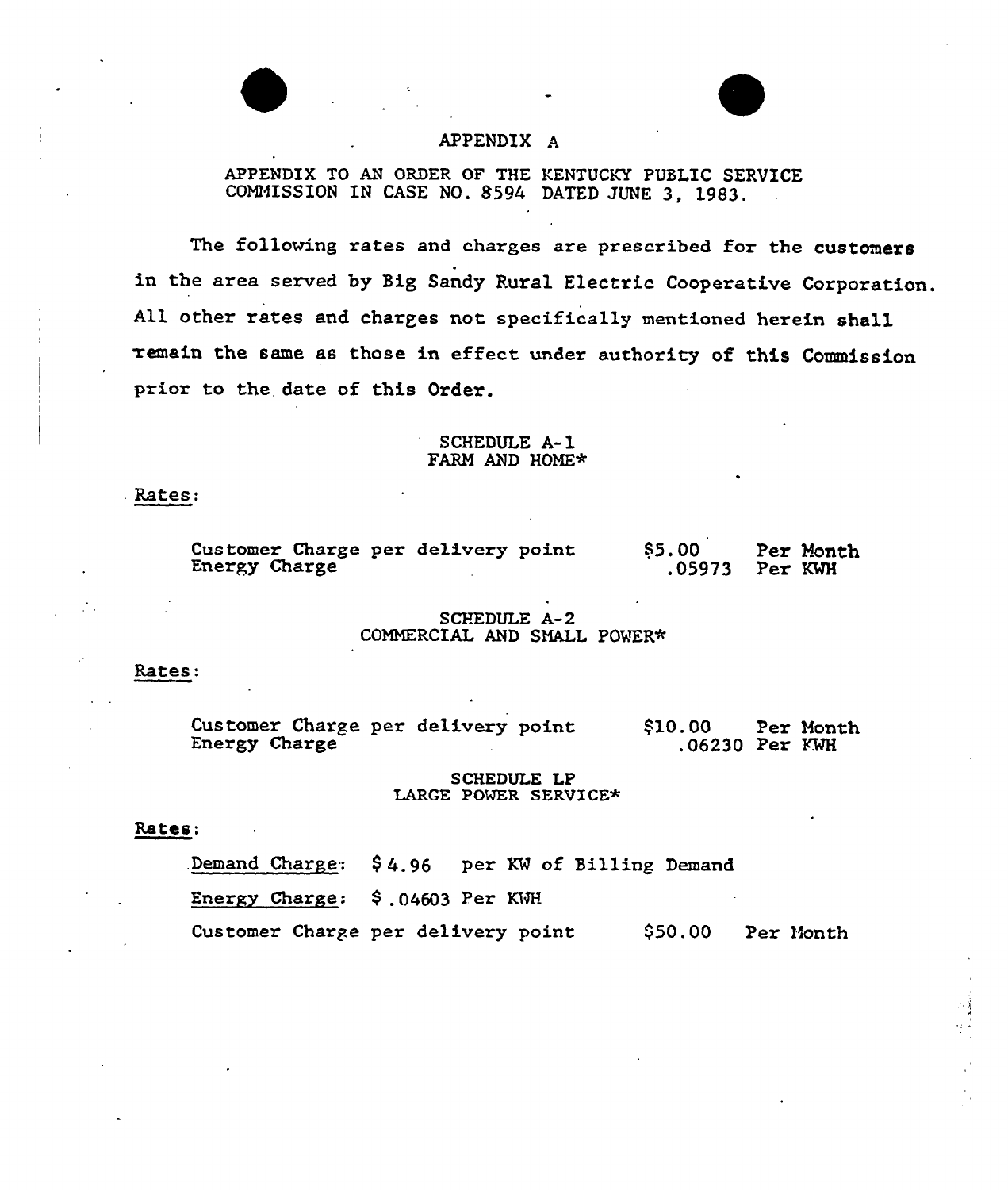# SCHEDULE LPR LARGE POWER RATE\*

Rates:

## Maximum Demand Charge:

\$ 4.96 per KW of Billing Demand

Energy Charge: \$.04313 Per KWH

Customer Charge per delivery point \$75.00 Per Month

# SCHEDULE YL-1 YARD SECURITY LIGHT SERVICE\*

#### Rates:

Flat rate per light per month as follows:

| 175 Watt   | \$5.17 | Per Month |
|------------|--------|-----------|
| $400$ Watt | 7.97   | Per Month |
| 500 Watt   | 9.84   | Per Month |
| 1,500 Watt | 21.51  | Per Month |

\*Fuel Adjustment Clause<br>All rates are applicable to the Fuel Adjustment Clause and may be increased or decreased by an amount per KWH equal to the fuel adjustment amount, per KWH as billed by the Wholesale Power Supplier plus an allowance for line losses. The allowance for line losses will not exceed 10% and is based on a twelve month moving average of such losses. This Fuel Clause is subject to all other applicable provisions as set out i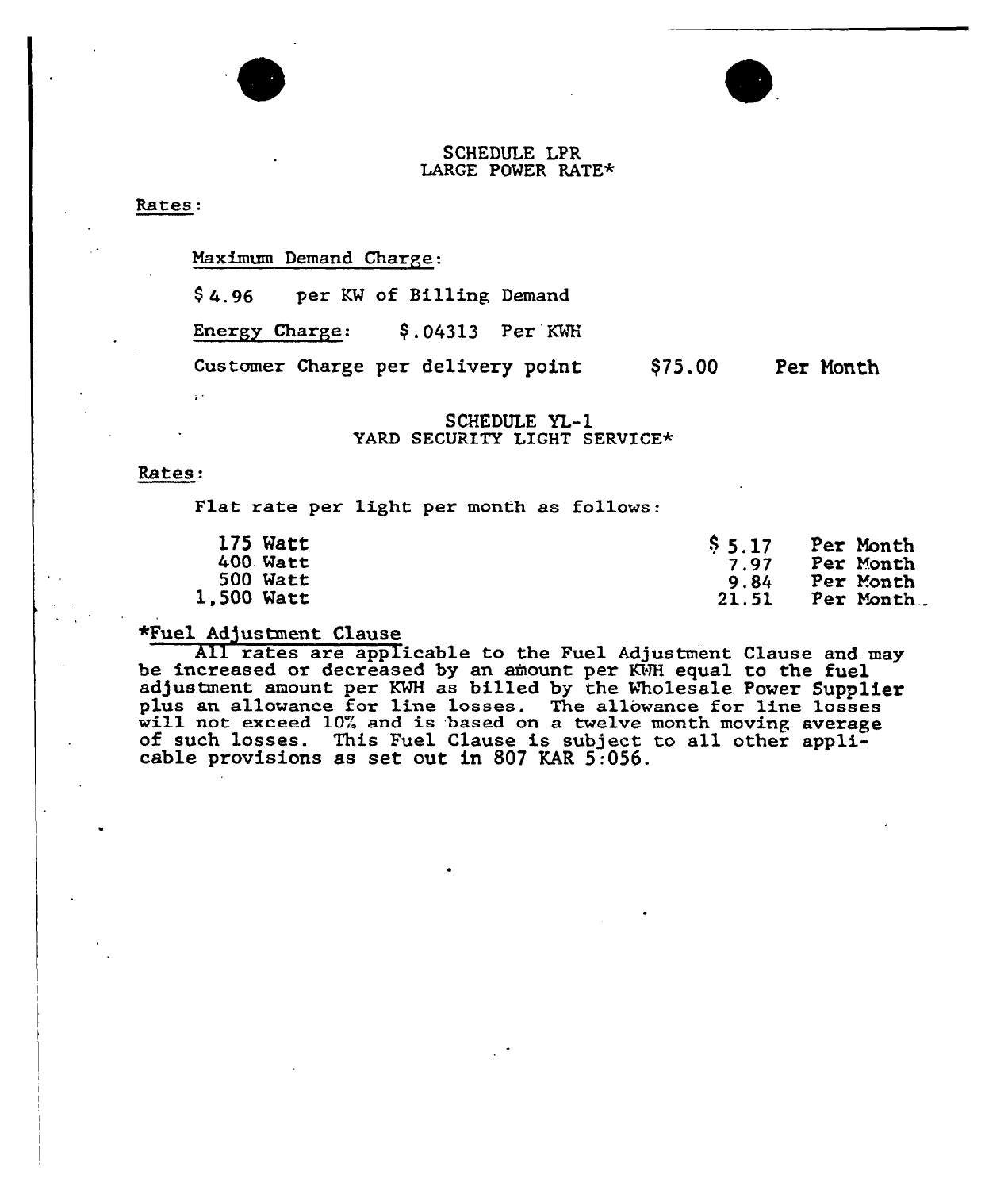|                |                                                                                                                                           | <b>Nutess:</b><br>Telephone:                                                                                       |
|----------------|-------------------------------------------------------------------------------------------------------------------------------------------|--------------------------------------------------------------------------------------------------------------------|
|                |                                                                                                                                           | Tssued by:<br>Title:                                                                                               |
| $\overline{5}$ |                                                                                                                                           | $\overline{5}$<br>Issued on:                                                                                       |
|                | per KWH to be appl<br>lied to bills rendered on and after                                                                                 | <b>Line</b><br>22<br>reflects<br>$\boldsymbol{\omega}$<br>Fuel Adjustment Charge<br>(2, 1)<br>$\frac{1}{2}$<br>'n, |
|                | 22.<br><b>EAC</b><br>$\blacktriangleright$<br>per KWI<br>$(001 \times 127)$                                                               | $\overline{5}$<br>Total (Over)<br>Recovery<br>(110 1ess 111)<br>or Under<br>И                                      |
|                | 21.<br><b>DAC</b><br>$(113D + 114)$<br>↭<br>per KWH<br>$(617 + 027)$                                                                      | $\Xi$<br><b>FAC Revenue</b><br>from L6 (net<br>of billing adj.)<br>(Refund) Resulting                              |
|                | 20.<br>Recovery Rate<br>(100% less percentage on L16)<br>\$ per KMI                                                                       | $\overline{5}$<br>Fuel Charge (Credit)<br>Compute L6<br>Used to                                                    |
|                | Calculation of<br>$\ddot{\bm{5}}$<br>Sales as a P<br>$(11 + 51)$<br>FAC Billed Consumers<br>ercent of Purchases                           | $\cdot$ $\circ$<br>Net KWH Billed<br>Adjustments to<br>$16(17 \pm 18)$<br>B1111ng (KWH)<br>at the Rate on          |
|                | 18.<br>$\ddot{u}$<br>Line Loss<br>Last Month Used to Compute L16<br>for Month on L11 (Z)                                                  | $\mathbf{r}$<br>97 no<br>Gross KWI Billed at the Rate                                                              |
|                | 16.<br><b>Last</b><br>12 Months Actual $(2)$ -                                                                                            | $\cdot$<br>DVJ 1817<br>Rate Billed<br>Consumera                                                                    |
|                | Line Loss                                                                                                                                 | $\overline{(3300)}$<br>$\frac{1}{2}$<br>Under<br>Recovery<br>1<br>Month of:                                        |
| t.             |                                                                                                                                           |                                                                                                                    |
|                | 14.<br>Supplier's FAC:<br>Number of KMH Purchased<br>∽<br>per KMH (L13A + 14)                                                             | ب.<br>Line Loss<br>(Il less<br>$\mathbf{L}$<br>& Unaccounted for                                                   |
|                | $\ddot{\Omega}$<br>P.<br>Recoverable Fuel Cost<br>Unrecoverable -<br>$(113 A+B-C)$<br>Schedule 2                                          | ÷,<br>ب ب<br>.<br>Company Use<br>Total Sales<br>(12)<br>$+13)$                                                     |
|                | تبا<br>•<br>$\ddot{\cdot}$<br>Fuel Adjustment Charge (Credit):<br>$\mathbf{\dot{a}}$<br>Billed by supplier<br>(Over) Under Recovery (L12) | ;<br><b>Salas</b><br>Total Purclases<br>(Ultimate<br>Consumer)                                                     |
|                | Purchased Power<br>$\pmb{\cdot}$<br>Honth of:                                                                                             | Disposition of<br>Energy<br>$\frac{1}{\text{min}}$<br>- Month of:                                                  |
|                | <b>Nanod</b><br>SUPPLIER:                                                                                                                 | COMPANY:                                                                                                           |
| Page 1 of 3    | Appendix B                                                                                                                                | MONTILY FUEL ADUSTMENT CLAUSE (FAC) Report                                                                         |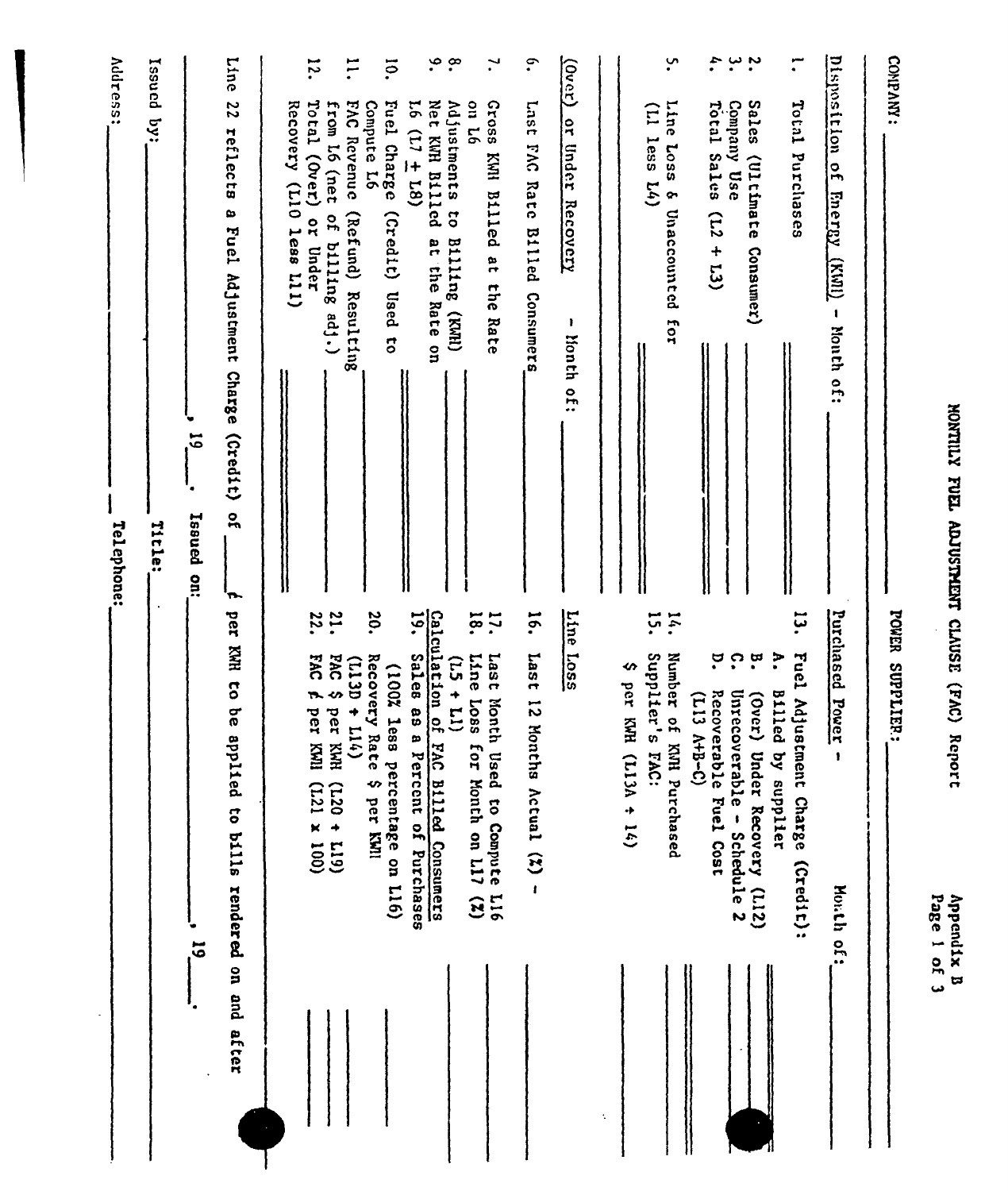

APPENDIX B PACE 2 OF 3

فالمراد والفراسين فالفرد فالفرد المتا

# SCHEDULE 1 TWELVE MONTH ACTUAL LINE LOSS FOR FUEL ADJUSTMENT CHARGE COMPUTATIO  $FOR$  198

 $\mathcal{L}^{\mathcal{L}}(\mathcal{L}^{\mathcal{L}})$  and  $\mathcal{L}^{\mathcal{L}}(\mathcal{L}^{\mathcal{L}})$  . The contribution of  $\mathcal{L}^{\mathcal{L}}$ 

|                                                                                                                                                            | (a)<br><b>KWH PURCHASED</b> | (b)<br>KWH SOLD | (c)<br>OFFICE USE                       | (d)<br>KWH LOSSES |
|------------------------------------------------------------------------------------------------------------------------------------------------------------|-----------------------------|-----------------|-----------------------------------------|-------------------|
| Pravious twelve months total $-$<br>Less: Prior year-current month total -<br>Plus: Current year-current month total -<br>Most Recent Twelve Month Total - |                             |                 |                                         |                   |
| (d)<br>$\div$ (a)                                                                                                                                          |                             | (FAC) Report    | Enter on line 16 of the current month's |                   |